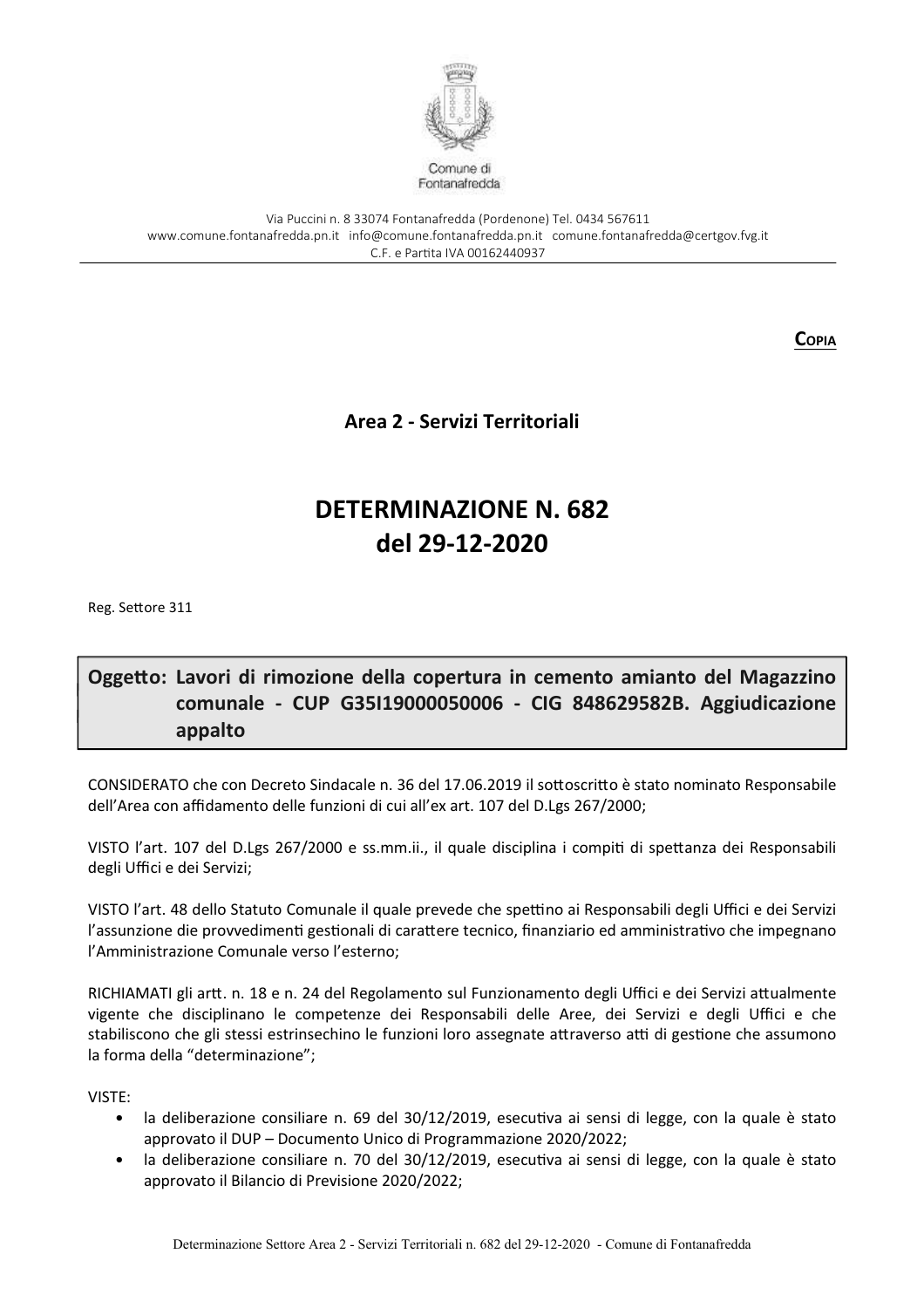RICHIAMATA deliberazione n. 69 del 11/07/2019 della Giunta Comunale con cui è stato approvato il Piano esecutivo di gestione 2019-2021 ed il Piano degli obiettivi e della performance 2019/2021 e quindi sono state attribuite ai responsabili di Area le dotazioni finanziarie e strumentali per l'attuazione dei programmi;

ATTESO che ai sensi dell'art. 147 bis del d.lgs. 267/2000 e s.m.i. è stato eseguito il controllo preventivo di regolarità amministrativa, attestando la regolarità e la correttezza dell'azione amministrativa.

VISTI:

- lo Statuto comunale;
- $\bullet$  il D.Lgs 267/2000 e ss.mm.ii.;
- il Regolamento di Contabilità;
- · il Regolamento sull'ordinamento degli uffici e dei servizi;
- i principi contabili in materia di imputazione delle spese di cui all'allegato 4/2 del D.Lgs 118/2011;

Richiamato il Decreto n. 3931/Amb del 02.10.2019 – prenumero 4098 - Sgrif-Pn/Ami-32, con il quale la Regione Autonoma Friuli Venezia Giulia – Direzione centrale difesa dell'ambiente, energia e sviluppo sostenibile – Servizio disciplina gestione rifiuti e siti inquinati- ha concesso al Comune di Fontanafredda un contributo di € 100.000,00.-,ai sensi dell'art. 3 c. 27 della l.r. n. 20/2015 e del d.P.Reg. 28.08.2015 n. 0178/Pres., destinato alla rimozione dell'amianto dall'edificio "magazzino comunale" sito in via G. Galilei civ. 25;

Vista la Determinazione n. 561 del 14.11.2019, con la quale è stato affidato all'ing. Alfredo Nardi, iscritto all'ordine degli ingegneri di Treviso al n. 1556, avente studio professionale a Conegliano in via Papa Giovanni XXIII n. 15 - c.f. NRD LRD 63L22 C957K e p.i. 02297790269, l'incarico professionale relativo alla progettazione, il coordinamento per la sicurezza e la direzione lavori, riferiti all'intervento sopra descritto;

Vista la Deliberazione di Giunta Comunale n. 55 del 07.07.2020, con la quale è stato approvato il progetto di fattibilità tecnica ed economica dell'intervento, dell'importo complessivo di € 215.000,00 dei quali € 160.485,92 per lavori a base d'asta (inclusi € 10.985,92 per oneri sicurezza);

Vista la Deliberazione di Giunta Comunale n. 72 del 31.08.2020, con la quale è stato approvato il progetto di definitivo dell'intervento, dell'importo complessivo di € 215.000,00 dei quali € 160.485,92 per lavori a base d'asta (inclusi € 10.985,92 per oneri sicurezza);

Richiamata infine la deliberazione di Giunta Comunale n. 78 del 07.09.2020, con la quale è stato approvato il progetto esecutivo dei lavori, redatto dal professionista ing. Alfredo Nardi, progetto dell'importo complessivo di € 215.000,00.- esponente il seguente quadro economico di spesa:

| A) Somme a base d'appalto:                    |                                 | € 160.486,57   |
|-----------------------------------------------|---------------------------------|----------------|
| - importo lavori                              | € 149.500,00                    |                |
| - oneri sicurezza non soggetti a ribasso      | 10.986,57<br>€                  |                |
| B) Somme a disposizione dell'Amministrazione: |                                 |                |
| - spese tecniche                              | 15.000,00<br>€                  |                |
| - iva sui lavori e oneri sicurezza            | 35.307,05<br>€                  |                |
| - oneri previdenziali e iva su spese tecniche | 4.032,00<br>€                   |                |
| - imprevisti                                  | 174,38<br>€                     |                |
|                                               | Sommano                         | 54.513,43<br>€ |
|                                               | Importo complessivo di progetto | € 215.000,00   |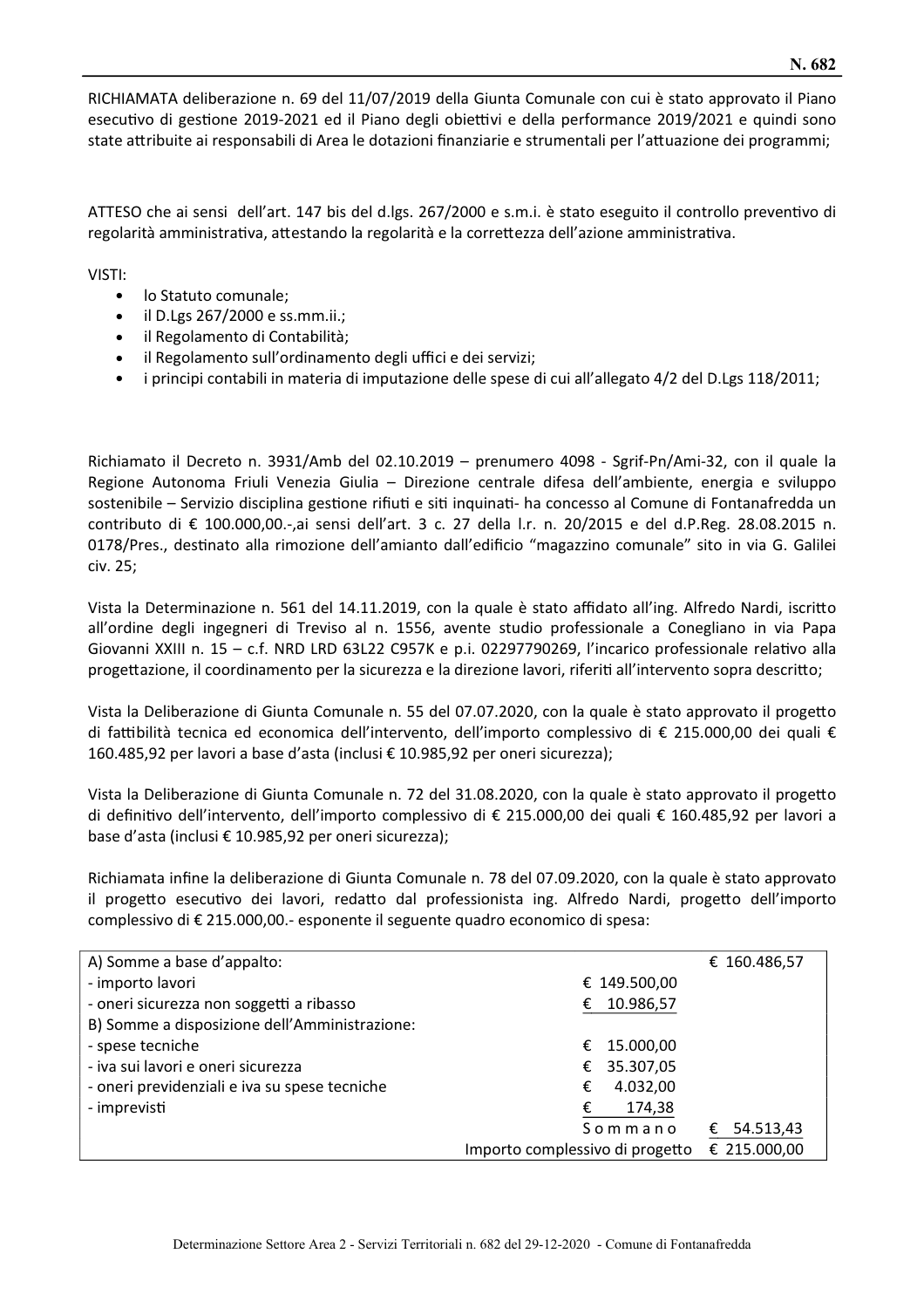Dato atto che l'intervento è inserito nella programmazione dell'Ente, ed in particolare nel Programma Triennale delle oo.pp. 2020-2022 ed elenco annuale 2020, approvati con Deliberazione Consiliare n. 68 del 30.12.2019 e successivamente aggiornato con Deliberazioni Consiliari n. 8 del 12.06.2020, n. 26 del 16.07.2020 e n. 35 del 28.09.2020, nei quali l'intervento medesimo è identificato dal Codice CUI L00162440937202000005;

Vista la propria Determinazione n. 513 del 28.10.2020 (determina a contrarre), con la quale si è proceduto all'indizione della procedura per l'affidamento dei lavori, mediante procedura negoziata, come previsto dall'art. 1 comma 2 lettera a) del D.L. 16.07.2020 n. 76, come convertito con Legge 11.09.2020 n. 120. recante "Misure urgenti per la semplificazione e l'innovazione digitale", previa consultazione di almeno cinque operatori economici;

Dato atto che:

- per l'espletamento della gara ci si è avvalsi del sistema telematico di e-procurement denominato e-AppaltiFVG, sul quale è stata avviata la procedura di gara identificata con il Codice tender\_12319 rfg 18997
- alla procedura di gara sono stati invitati n. 5 operatori economici iscritti al portale telematico
- entro il termine perentorio delle ore 12.00 del giorno 14.12.2020, stabilito nella documentazione di gara, sono pervenute complessivamente n. 04 offerte, presentate dalle seguenti ditte (elencate in ordine alfabetico):

| N. | NOME DITTA     | <b>SEDE LEGALE</b>     | <b>CODICE FISCALE</b> |
|----|----------------|------------------------|-----------------------|
|    | CO.SP.EDIL srl | Fiume Veneto (PN)      | 00557940939           |
|    | Eco Roof srl   | Porcia (PN)            | 03975840269           |
|    | Tofano srl     | Cordignano (TV)        | 02442000267           |
| 4  | Tre Esse srl   | San Donà di Piave (VE) | 03361920279           |

Visto il verbale di gara datato 17.12.2020, creato dalla piattaforma telematica e-AppaltiFVG, dai quali risulta la proposta di aggiudicazione dell'appalto alla ditta CO.SP.EDIL s.r.l., avente sede a Fiume Veneto (PN) in via G. Pascoli n. 58b - c.f. e p.i. 00557940939, per il ribasso percentuale offerto del 13,043% (tredicivirgolazeroquarantatre per cento);

Rilevato che si è provveduto ad effettuare, ai sensi dell'art. 80, c. 5, lett. a) del D.Lgs 50/2016, gli accertamenti sulla ditta aggiudicataria, acquisendo attraverso il portale anac - avcpass, la seguente documentazione:

- visura camerale impresa
- certificati generali del casellario giudiziale dei legali rappresentanti dell'impresa
- certificazione di regolarità fiscale dell'impresa

Visto il durc - documento unico di regolarità contributiva intestato alla ditta CO.SP.EDIL s.r.l., avente validità a tutto il 23.03.2021;

Ritenuto quindi di procedere con l'aggiudicazione definitiva dei lavori di che trattasi a favore della ditta Co.Sp.Edil s.r.l., avente sede a Fiume Veneto (PN) in via G. Pascoli n. 58b - c.f. e p.i. 00557940939, per un importo contrattuale di € 140.987,29 oltre iva, così determinato:

| importo progettuale dei lavori, compresi oneri sicurezza |   | € 160.486,57 |
|----------------------------------------------------------|---|--------------|
| oneri per l'attuazione dei piani di sicurezza            | € | 10.986,57    |
| importo soggetto a ribasso                               |   | € 149.500,00 |
| ribasso offerto: 13,043%, corrispondente a               | € | 19.499,28    |
| importo al netto del ribasso                             |   | € 130.000,72 |
| oneri per l'attuazione dei piani di sicurezza            | € | 10.986,57    |
| importo contrattuale                                     |   | € 140.987,29 |
| iva 22%                                                  | € | 31.017,21    |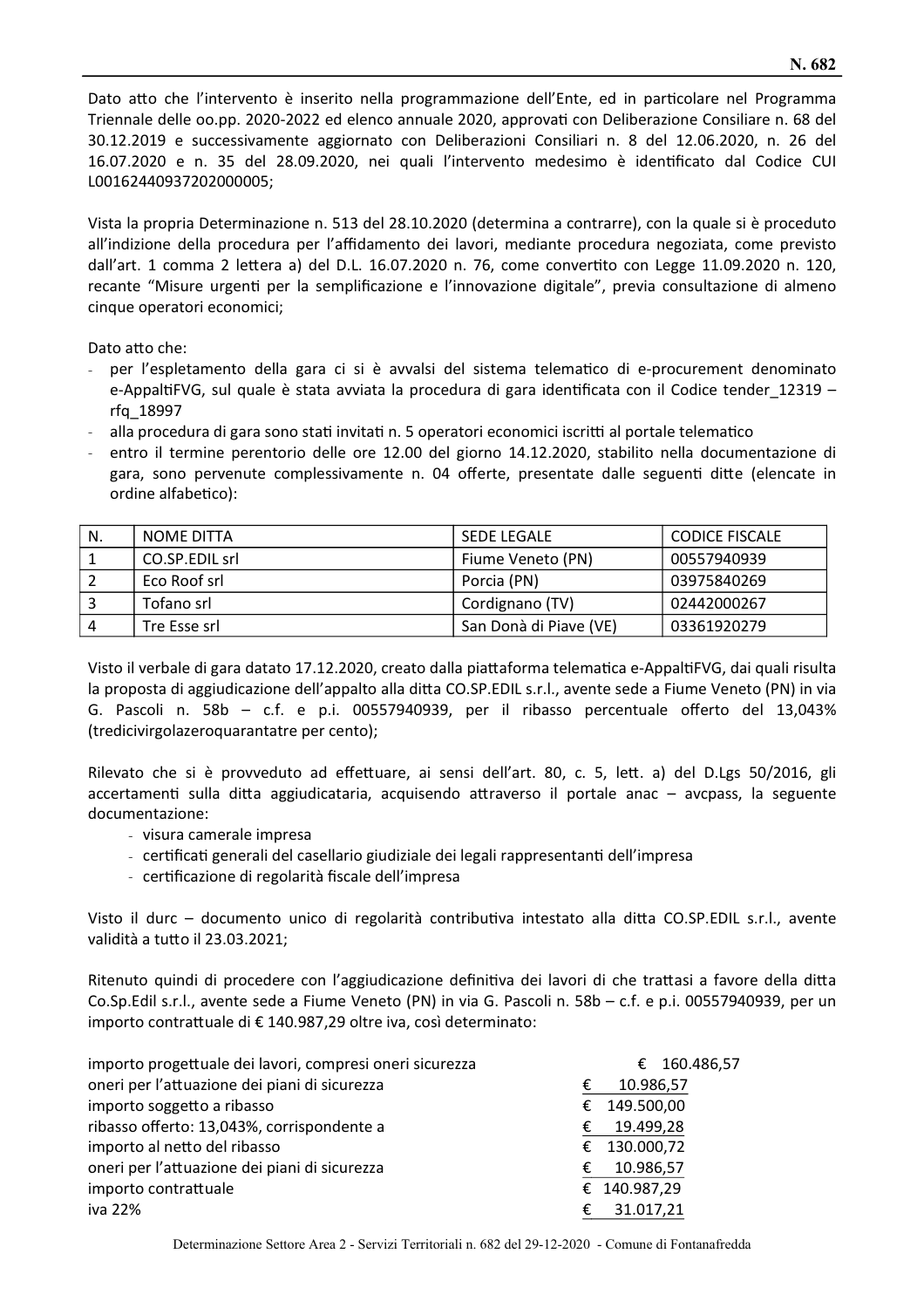#### importo complessivo (iva inclusa)

#### € 172.004.50

Ritenuto inoltre di provvedere, conseguentemente all'aggiudicazione dei lavori di cui al presente atto, all'assestamento del quadro economico dell'opera, il quale, in base agli impegni già assunti, risulta aggiornato come segue:

| A) Importo contrattuale lavori:                           |                                 |            | € 140.987,29   |
|-----------------------------------------------------------|---------------------------------|------------|----------------|
| di cui: - importo dei lavori, al netto del ribasso d'asta | €                               | 130.000,72 |                |
| - oneri sicurezza non soggetti a ribasso                  | €                               | 10.986,57  |                |
| B) Somme a disposizione dell'Amministrazione:             |                                 |            |                |
| - spese tecniche                                          | €                               | 15.000,00  |                |
| - iva sui lavori e oneri sicurezza                        | €                               | 31.017,21  |                |
| - oneri previdenziali e iva su spese tecniche             | €                               | 4.032,00   |                |
| - imprevisti                                              | €                               | 23.963,50  |                |
|                                                           |                                 | Sommano    | 74.012,71<br>€ |
|                                                           | Importo complessivo di progetto |            | € 215.000,00   |

Accertata la disponibilità economica nel Bilancio dell'Ente, e ritenuto di provvedere quindi all'assunzione del relativo impegno di spesa;

Preso atto che per la tracciabilità dei flussi finanziari ex legge 136/2010 e s.m.i., in esecuzione delle disposizioni di cui alla Determinazione n. 10 del 22.12.2010 emanate dall'Autorità per la Vigilanza sui Contratti Pubblici, il CIG attribuito per tale affidamento è il seguente: 848629582B;

Ricordato che il Cup dell'opera è il seguente: G35I19000050006;

#### **DETERMINA**

Per quanto espresso nelle premesse del presente atto che qui si intendono integralmente richiamate

- 1) di approvare il verbale di gara datato 17.12.2020 creato dalla piattaforma telematica e-AppaltiFVG, dai quali risulta la proposta di aggiudicazione dei "Lavori di rimozione della copertura in cemento amianto del Magazzino comunale" - CUP G35I19000050006 - CIG 848629582B, alla ditta ditta CO.SP.EDIL s.r.l., avente sede a Fiume Veneto (PN) in via G. Pascoli n. 58b - c.f. e p.i. 00557940939, per il ribasso percentuale offerto del 13,043% (tredicivirgolazeroquarantatre per cento);
- 2) di aggiudicare conseguentemente i lavori in oggetto alla ditta CO.SP.EDIL s.r.l., avente sede a Fiume Veneto (PN) in via G. Pascoli n. 58b - c.f. e p.i. 00557940939, per un importo contrattuale di € 140.987,29 oltre iva, così determinato:

| importo progettuale dei lavori, compresi oneri sicurezza |   | € 160.486,57 |
|----------------------------------------------------------|---|--------------|
| oneri per l'attuazione dei piani di sicurezza            | € | 10.986,57    |
| importo soggetto a ribasso                               | € | 149.500,00   |
| ribasso offerto: 13,043%, corrispondente a               | € | 19.499,28    |
| importo al netto del ribasso                             |   | € 130.000,72 |
| oneri per l'attuazione dei piani di sicurezza            | € | 10.986,57    |
| importo contrattuale                                     |   | € 140.987,29 |
| iva 22%                                                  | € | 31.017,21    |
| importo complessivo (iva inclusa)                        |   | € 172.004,50 |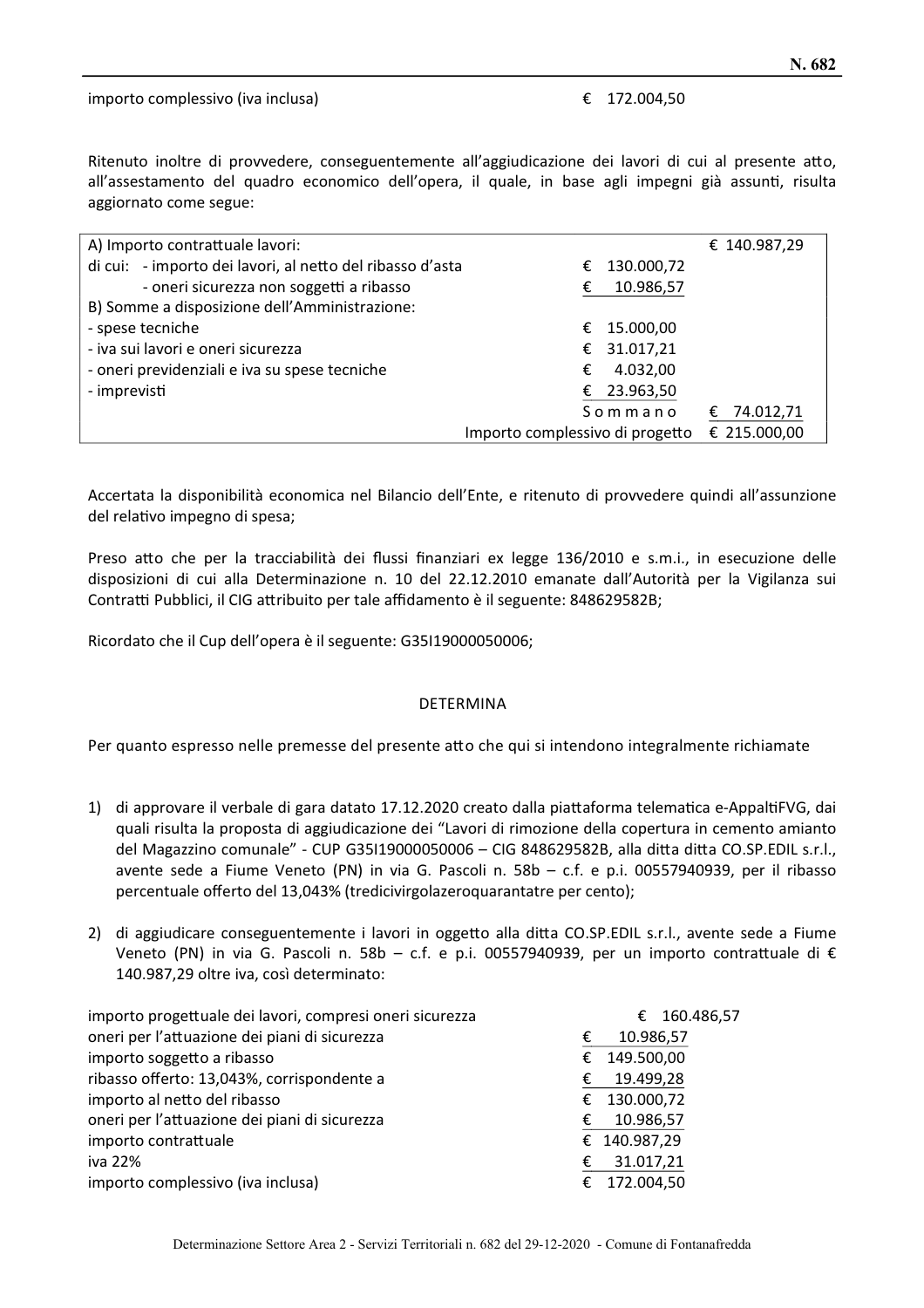- 3) di ridurre conseguentemente l'impegno di spesa n. 1149 assunto con propria Determinazione n. 513/2020 (determina a contrarre), adeguando il medesimo al succitato importo di affidamento, per l'importo di €140.987,29 oltre iva e quindi complessivi €172.004,50 iva inclusa;
- 4) di dare atto che l'importo di affidamento suddetto, pari a complessivi € 172.004,50 iva inclusa, sarà corrisposto alla ditta aggiudicataria secondo le modalità riportate nel Bando di Gara e nel Capitolato Speciale d'Appalto;
- 5) di dare atto che, ai sensi dell'art. 1, comma 629 lett. b), della Legge n. 190/2014 e dell'art. 17-ter del D.P.R. n. 633/1972, si procederà in sede di liquidazione a versare al fornitore solo il corrispettivo al netto dell'IVA; quest'ultima sarà accreditata direttamente all'Erario, secondo le indicazioni fissate da apposito Decreto del Ministero delle Finanze";
- 6) di precisare che, sulla base dei principi contabili di cui al D.Lgs 118/2011 e ss.mm.ii., l'impegno di spesa assunto con il presente atto sarà esigibile interamente nell'esercizio 2021;
- 7) dare atto che la realizzazione dell'opera, per l'importo complessivo previsto di € 215.000,00.-, trova imputazione all'ex capitolo 9721 di Bilancio - voce "interventi di rimozione amianto magazzino comunale" - p.d.c.f. 2.02.01.09.999, e sarà finanziata come segue:
	- per l'importo di € 100.000,00 con il contributo concesso dalla Regione Autonoma Friuli Venezia Giulia con il succitato Decreto n. 3931/Amb del 02.10.2019
	- per il restante importo di € 115.000,00 con fondi propri comunali
- 8) di assoggettare il presente provvedimento alla pubblicità sulla rete internet, ai sensi dell'articolo 18 comma 5 del D.L. n. 83/2012, secondo il principio di accessibilità totale di cui all'art. 11 del D.Lgs. n. 150/2009 (Amministrazione Aperta);
- 9) di provvedere, conseguentemente all'aggiudicazione dei lavori di cui al presente atto, all'assestamento del quadro economico dell'opera, il quale, in base agli impegni già assunti, risulta aggiornato come segue:

| A) Importo contrattuale lavori:                           | € 140.987,29                                    |  |
|-----------------------------------------------------------|-------------------------------------------------|--|
| di cui: - importo dei lavori, al netto del ribasso d'asta | 130.000,72<br>€                                 |  |
| - oneri sicurezza non soggetti a ribasso                  | 10.986,57<br>€                                  |  |
| B) Somme a disposizione dell'Amministrazione:             |                                                 |  |
| - spese tecniche                                          | 15.000,00<br>€                                  |  |
| - iva sui lavori e oneri sicurezza                        | € 31.017,21                                     |  |
| - oneri previdenziali e iva su spese tecniche             | 4.032,00<br>€                                   |  |
| - imprevisti                                              | 23.963,50<br>€                                  |  |
|                                                           | Sommano<br>74.012,71<br>€                       |  |
|                                                           | € 215.000,00<br>Importo complessivo di progetto |  |

10) di dare atto che, per effetto dell'assestamento succitato, il cronoprogramma finanziario dell'opera pubblica in parola, che attualmente risulta essere il seguente:

| Cronoprogramma finanziario | 2019 | 2020         | 2021 |
|----------------------------|------|--------------|------|
| <b>Stanziamento</b>        |      | € 215.000,00 |      |
| Stanziamento F.p.v.        |      |              |      |
| impegni                    |      | € 214.825,62 |      |

viene così aggiornato: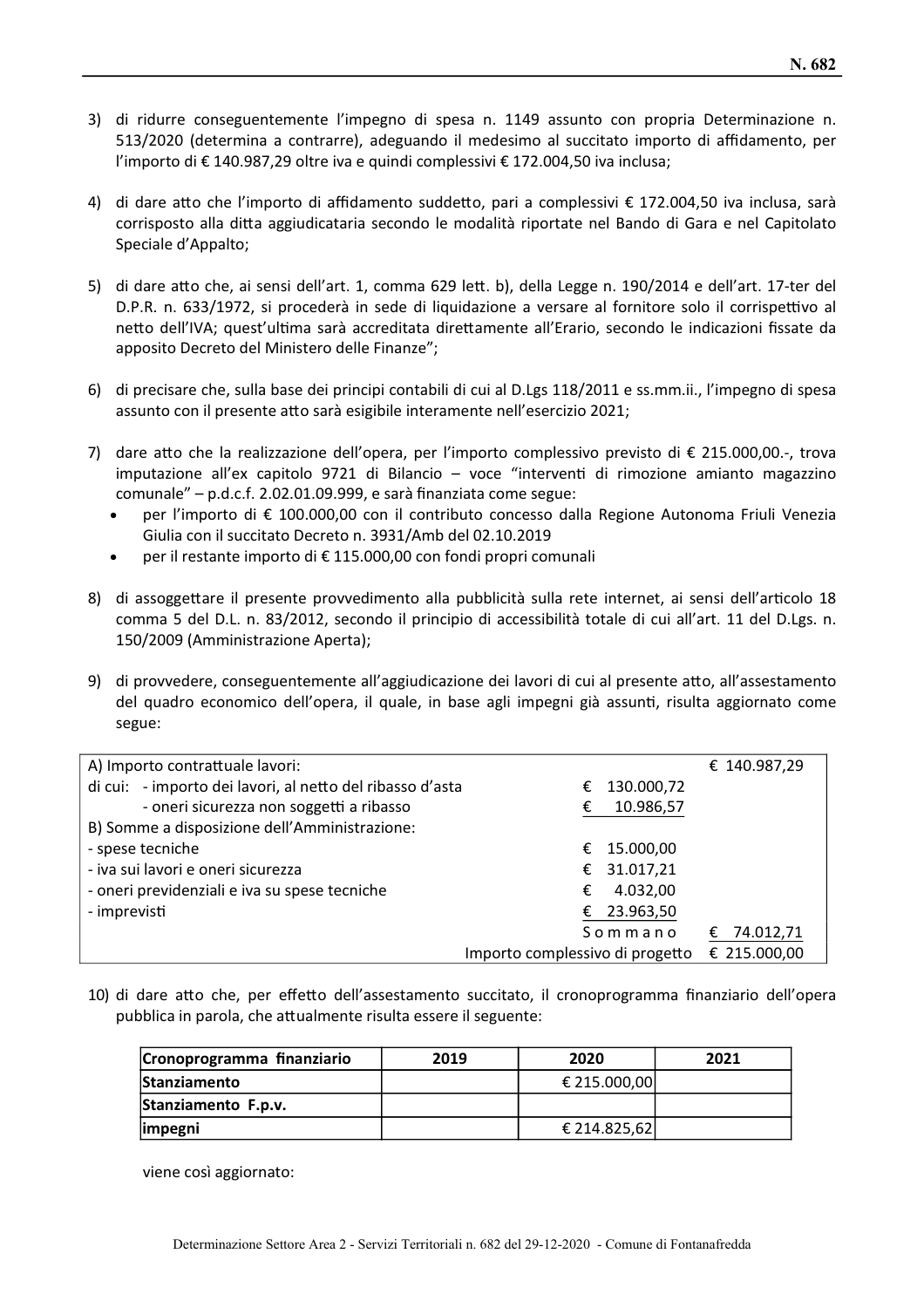| Cronoprogramma finanziario | 2019 | 2020         | 2021         |
|----------------------------|------|--------------|--------------|
| <b>Stanziamento</b>        |      | € 42.995,50  | € 172.004,50 |
| Stanziamento F.p.v.        |      | € 172.004,50 |              |
| impegni                    |      | € 19.032,00  | € 172.004,50 |

- 11) di incaricare l'Ufficio Ragioneria ad effettuare le eventuali variazioni ai capitoli di pertinenza ed al correlato fondo pluriennale vincolato, qualora necessarie, per dare copertura al presente impegno di spesa e/o per aggiornare gli stanziamenti al cronoprogramma delle obbligazioni;
- 12) Inoltre, con la firma del presente atto il sottoscritto dichiara di aver autovalutato l'assenza di conflitti di interesse ai sensi dell'art. 1, comma 41, della Legge n. 190/2012, in riferimento a quanto previsto dal vigente "Piano triennale per la prevenzione della corruzione e per la trasparenza 2020 - 2022", approvato con Deliberazione di Giunta Comunale n. 7 del 27.01.2020.

Il Responsabile di Area

F.to Prosser Alessio